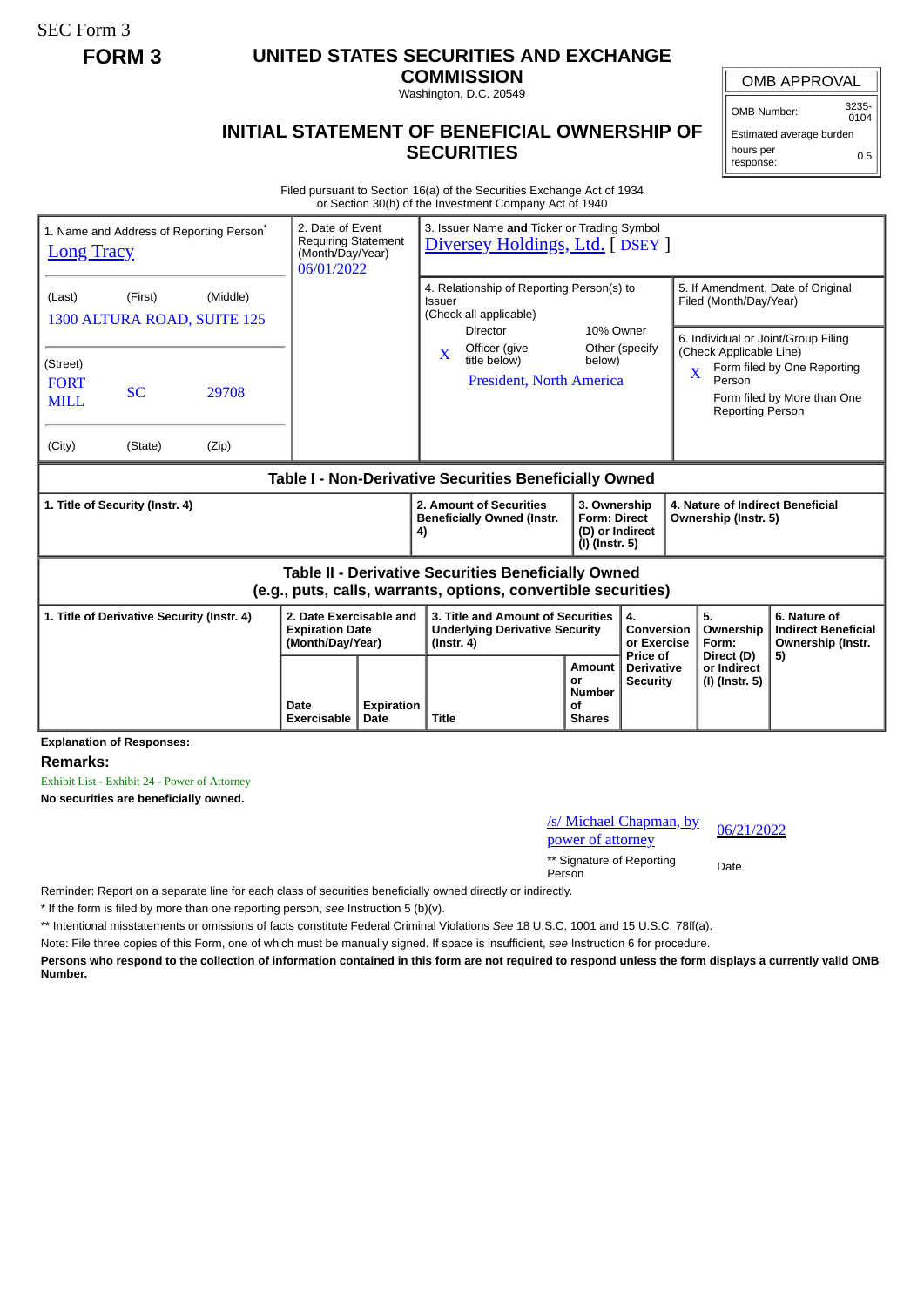## LIMITED POWER OF ATTORNEY

The undersigned hereby constitutes and appoints Michael Chapman, with full power of substitution, as the undersigned's true and lawful attorney-in-fact to:

- (1) prepare, execute in the undersigned's name and on the undersigned's behalf, and submit to the U.S. Securities and Exchange Commission (the "SEC") a Form ID, including amendments thereto, and any other documents necessary or appropriate to obtain codes and passwords enabling the undersigned to make electronic filings with the SEC of reports required by Section 16(a) of the Securities Exchange Act of 1934, as amended, or any rule or regulation of the SEC;
- (2) execute for and on behalf of the undersigned, in the undersigned's capacity as officer and/or director of Diversey Holdings, Ltd. (the "Company"), Forms 3, 4, 5 and any Schedules 13D or 13G in accordance with Section 16(a) of the Securities Exchange Act of 1934, as amended, and the rules thereunder;
- (3) do and perform any and all acts for and on behalf of the undersigned that may be necessary or desirable to complete and execute any such Form 3, 4, or 5 or Schedule 13D or 13G, complete and execute any amendment or amendments thereto, and timely file such form with the SEC and any stock exchange or similar authority; and
- (4) take any other action of any type whatsoever in connection with the foregoing that, in the opinion of each such attorney- in-fact, may be of benefit to, in the best interest of, or legally required by, the undersigned, it being understood that the documents executed by each such attorney-in-fact on behalf of the undersigned pursuant to this Power of Attorney shall be in such form and shall contain such terms and conditions as each such attorney-in-fact may approve in each such attorney-in-fact's discretion.

The undersigned hereby grants to each such attorney-in-fact full power and authority to do and perform any and every act and thing whatsoever requisite, necessary, or proper to be done in the exercise of any of the rights and powers herein granted, as fully to all intents and purposes as the undersigned might or could do if personally present, with full power of substitution or revocation, hereby ratifying and confirming all that each such attorney-in-fact, or each such attorney-in-fact's substitute or substitutes, shall lawfully do or cause to be done by virtue of this power of attorney and the rights and powers herein granted. The undersigned acknowledges that each foregoing attorney-in-fact, in serving in such capacity at the request of the undersigned, are not assuming, nor is the Company assuming, any of the undersigned's responsibilities to comply with Section 16 of the Securities Exchange Act of 1934, as amended.

This Power of Attorney shall remain in full force and effect until the undersigned is no longer required to file Forms 3, 4, 5, and any Schedules 13D or 13G with respect to the undersigned's holdings of and transactions in securities issued by the Company, unless earlier revoked by the undersigned in a signed writing delivered to each foregoing attorney-in-fact.

[Remainder of page intentionally left blank]